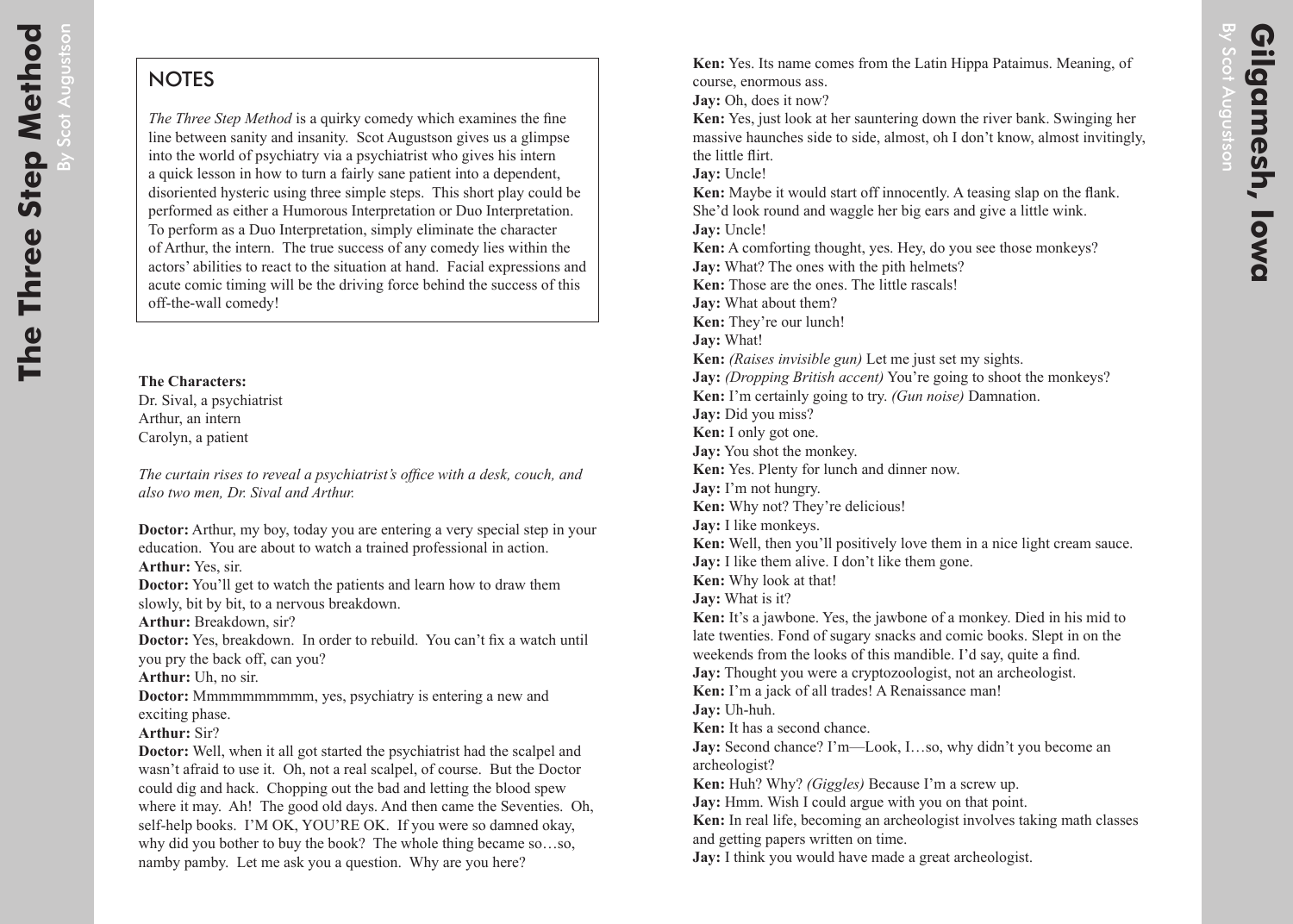By

Scot

Augustson

**Arthur:** To…to help people?

**Doctor:** You want to help people? Go work in a library. You are here to learn what makes people tick. Do you ask them what's wrong? **Arthur:** Yes?

**Doctor:** Would you ask a car that's in the shop what's wrong? NO! Arthur: So how do you find out what's wrong with a patient?

**Doctor:** Ah! That's where my three step method comes in. I believe you'll get a chance to witness it this afternoon. The first step is to be very accepting. Go along with everything he or she says. The second step is to shake them up, let them know something is wrong. And then, when they are teetering on the edge of doubt, BANG! You crack 'em open like a walnut.

**Arthur:** Then they're cured?

**Doctor:** Heavens, no. But they're reduced to a shell of what they were. A limp rag. A sorry excuse for a human being. And they're completely vulnerable and dependent of weekly visits with you. Often for years. Just you wait and see*. (He presses the buzzer on his desk.)* Ruth, send in the patient.

*(Carolyn Weaver, the patient, enters.)*

**Carolyn:** Hello.

**Doctor:** Do come in, Mrs. Weaver.

**Carolyn:** Oh, do call me Carolyn.

**Doctor:** Certainly, Carol. May I introduce you to Arthur Optin. He's the intern who you agreed to let observe our little chat. Now, Carol, you sit right here on the couch, and I'll be with you in one second. *(To Arthur)* We begin with step one. Going along with everything. *(He crosses back to Carolyn.)* Now what is the problem?

**Carolyn:** Well, I get so tense and depressed sometimes.

**Doctor:** I was just going over your file, and believe me, you have every reason to be depressed. It's usual for someone in your place.

**Carolyn:** In my place?

**Doctor:** Your age, your background, your education, your looks.

**Carolyn:** I think about suicide.

**Doctor:** I'd be surprised if you didn't.

**Carolyn:** Please, don't think I'm crazy. But I hear voices.

**Doctor:** Little voices? Voices that seem to come out of nowhere? **Carolyn:** Yes.

**Doctor:** And they seem so real?

**Carolyn:** Yes.

**Doctor:** And no one else hears them?

**Carolyn:** No, they don't.

**Doctor:** Or at least they pretend not to hear them.

**Carolyn:** What?

**Doctor:** It is so refreshing to meet someone else who admits to hearing